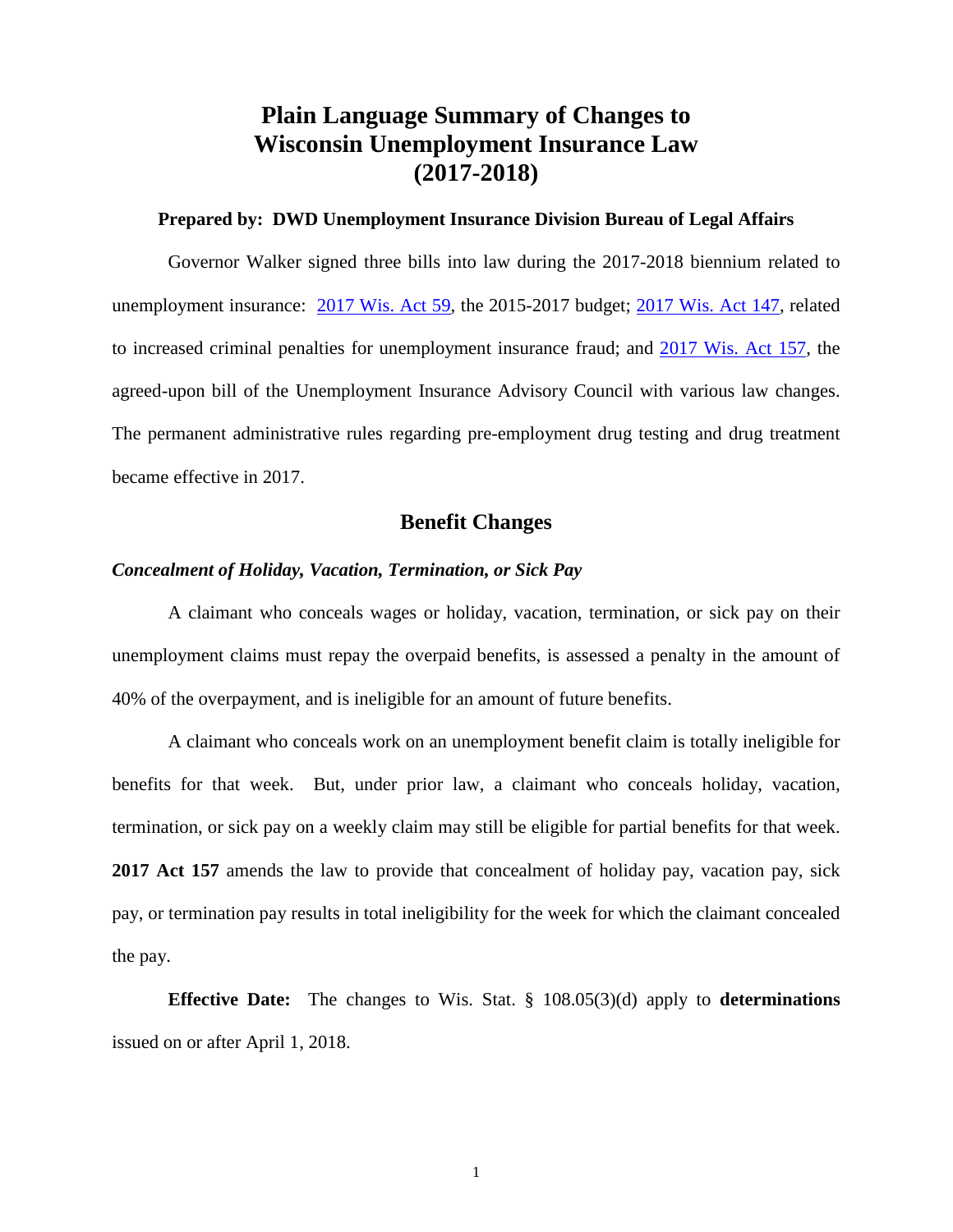# *Increased Criminal Penalties for Unemployment Insurance Fraud*

Prior law provided that the criminal penalty for unemployment fraud is a \$100 to \$500 fine or up to 90 days in jail, or both, for each false statement. Alternatively, a person may be charged with the crime of theft by fraud for committing unemployment benefit fraud, which could be a felony, depending on the amount of benefits fraudulently obtained. **2017 Act 147** increases the criminal penalties for unemployment benefit fraud based on the amount of the benefits that the person fraudulently obtains as follows:

| If the value of UI benefits<br>fraudulently obtained is: | <b>Claimant is</b><br>guilty of: | <b>Maximum criminal penalty:</b>                                |
|----------------------------------------------------------|----------------------------------|-----------------------------------------------------------------|
| $$2,500$ or less                                         | Class A<br>Misdemeanor           | Up to $$10,000$ fine or imprisonment<br>up to 9 months, or both |
| More than \$2,500, up to \$5,000                         | Class I Felony                   | Up to \$10,000 fine or imprisonment<br>up to 3.5 years, or both |
| More than \$5,000, up to \$10,000                        | Class H Felony                   | Up to \$10,000 fine or imprisonment<br>up to 6 years, or both   |
| More than $$10,000$                                      | Class G Felony                   | Up to \$25,000 fine or imprisonment<br>up to 10 years, or both  |

**Effective Date:** The changes to Wis. Stat. § 108.24(1)(a) to (c) apply to **violations committed** on or after April 1, 2018.

### *Ineligibility for Failure to Provide Information*

The department may request information from unemployment claimants to ensure that they are eligible for benefits. Under prior law, a claimant is ineligible for benefits for the week in which the claimant fails to answer the department's eligibility questions, and any subsequent weeks, until the claimant responds to the department's request. A claimant who later answers the department's eligibility questions is retroactively eligible for benefits beginning with the week in which they failed to answer the questions, if otherwise eligible.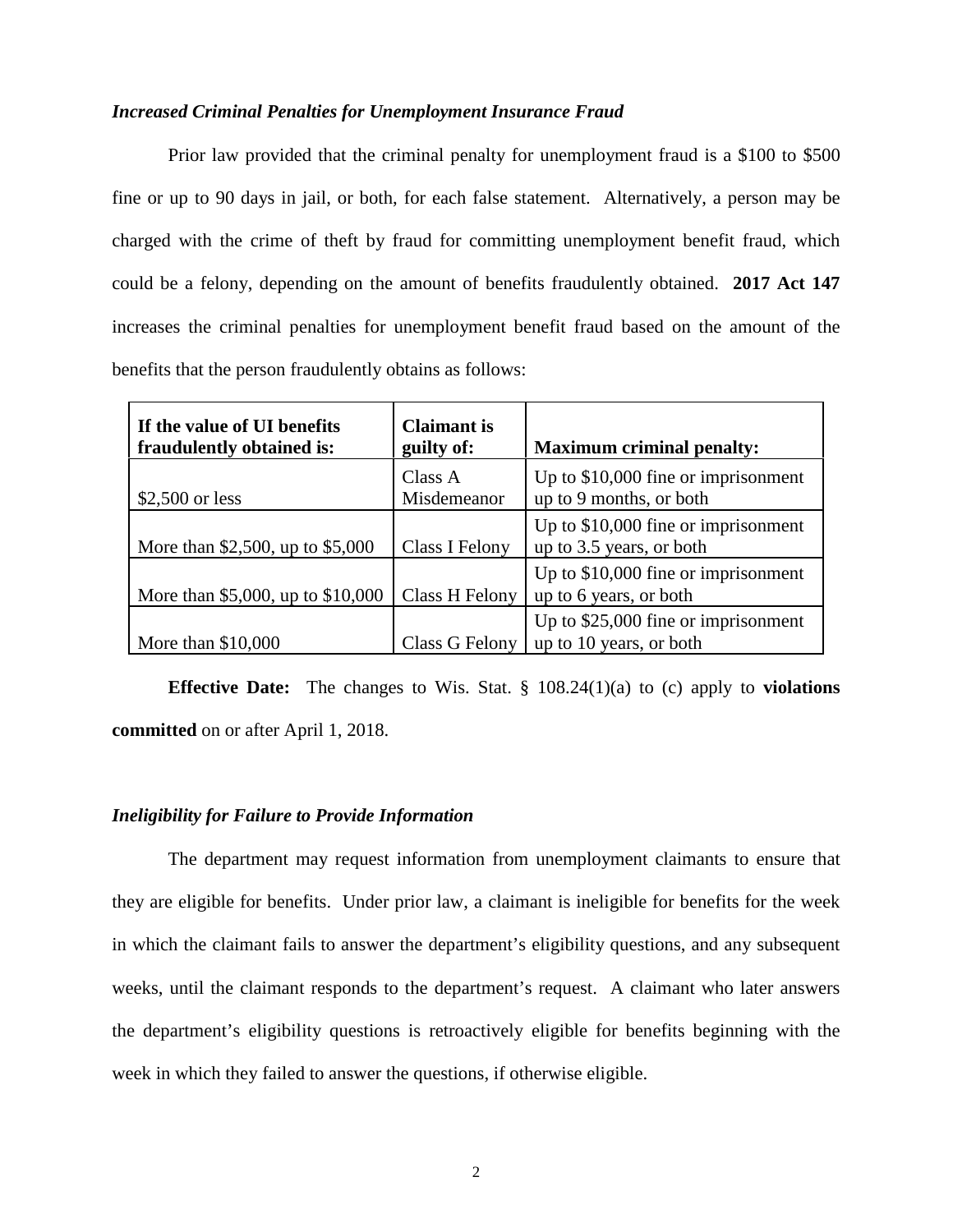**2017 Act 157** amends the law to provide that claimants who fail to answer eligibility questions are ineligible **beginning with the week involving the eligibility issue**, rather than the week in which the claimant fails to answer the department's questions. This clarifies that, if the department questions a claimant's eligibility, the department will hold the claimant's benefits until the claimant responds.

**Effective Date:** The changes to Wis. Stat. §§ 108.04(1)(hm) and (hr) apply to **determinations** issued on or after April 1, 2018.

#### *Amendments to Drug Testing Statutes*

**2017 Act 157** contains various changes to the drug testing statutes, such as:

- Limiting employers' civil liability under state law for submission of pre-employment drug testing information to the Department.
	- o **Effective Date**: The changes to Wis. Stat. § 108.133(4)(c) apply to reports **submitted** by employers on or after April 1, 2018.
- Amending the privacy statute to ensure that all information related to drug testing and prescription medication is confidential. The prior statute specifies that drug treatment information is confidential. Existing administrative code provisions also provide general confidentiality protections.
	- o **Effective Date:** The changes to Wis. Stat. § 108.133(3)(e) are effective on April 1, 2018.
- Federal law provides that states may only test "applicants" for unemployment insurance for controlled substances. "Applicant" is defined in federal law as "an individual who files an initial claim for unemployment compensation under State law. Applicant excludes an individual already found initially eligible and filing a continued claim."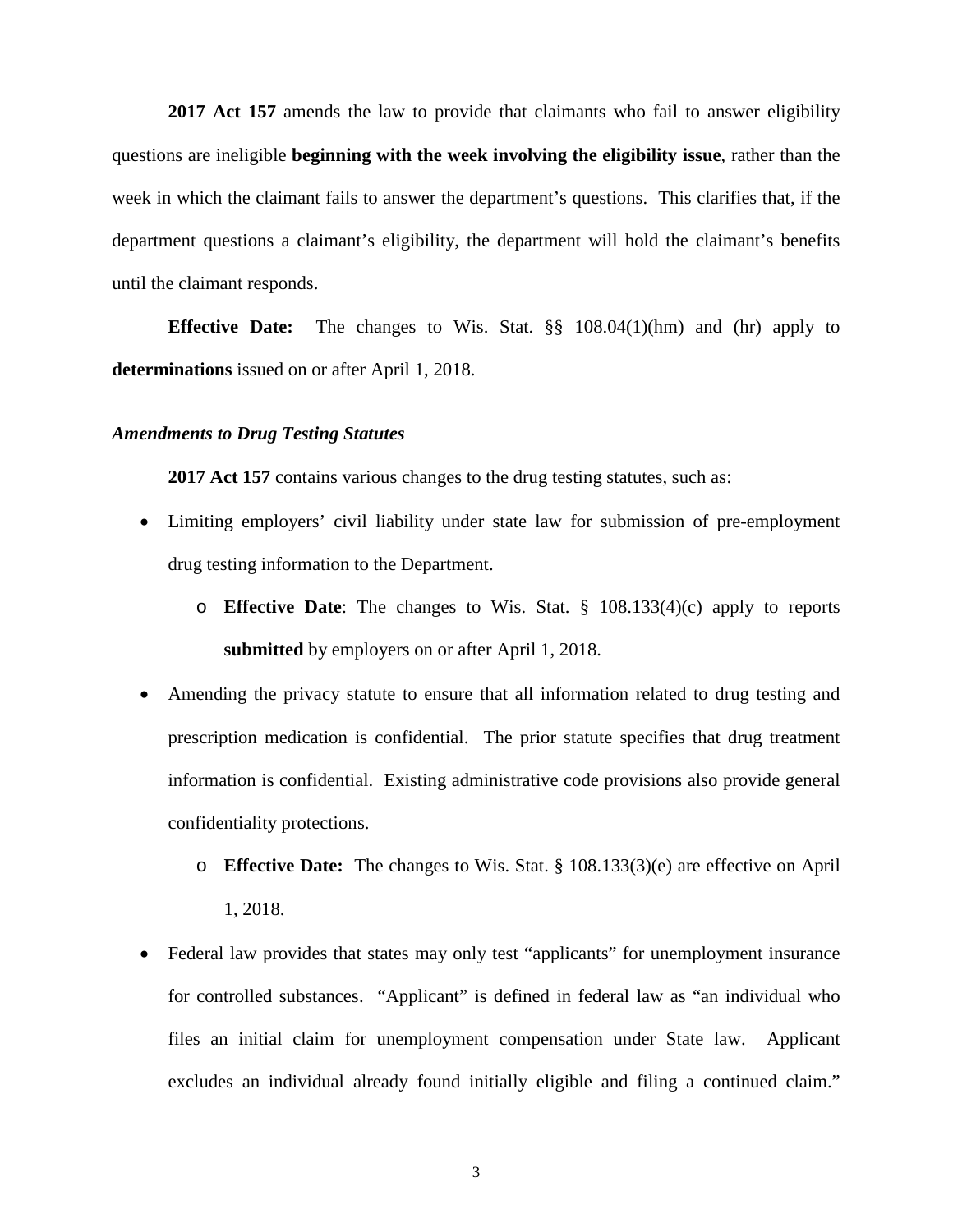Wisconsin's occupational drug testing statute is amended to refer to "applicants" instead of "claimants" to clearly conform state law to the federal definition.

- o **Effective Date:** The changes to Wis. Stat. § 108.133(2)(a)1. are effective when the department promulgates the administrative rules regarding occupational drug testing.
- Confirming that the Department shall pay the reasonable cost of drug testing applicants under the occupational drug testing program.
	- o **Effective Date:** The changes to Wis. Stat. § 108.133(2)(a)1. are effective when the department promulgates the administrative rules regarding occupational drug testing.
- The Legislature appropriates \$250,000 annually to the Department "to conduct testing for controlled substances, for the provision of substance abuse treatment, and for related expenses under s. 108.133." **2017 Act 157** amends the appropriation statute to confirm that the Department may use this funding to screen unemployment benefit applicants order to determine whether there is a reasonable suspicion that an applicant has engaged in the unlawful use of controlled substances. This bill also amends the appropriation statute so that any unencumbered funds from this appropriation will be transferred to the unemployment program integrity fund at the end of the biennium. Wis. Stat. §  $20.445(1)(aL)$ .

# *Pre-employment Drug Testing Permanent Rules*

Wis. Stat. §§ 108.04(8)(b) and 108.133 require the department, by administrative rule, to create a voluntary program for employers to report the results of a failed or refused preemployment drug test to the department. The permanent administrative rule in Wis. Admin.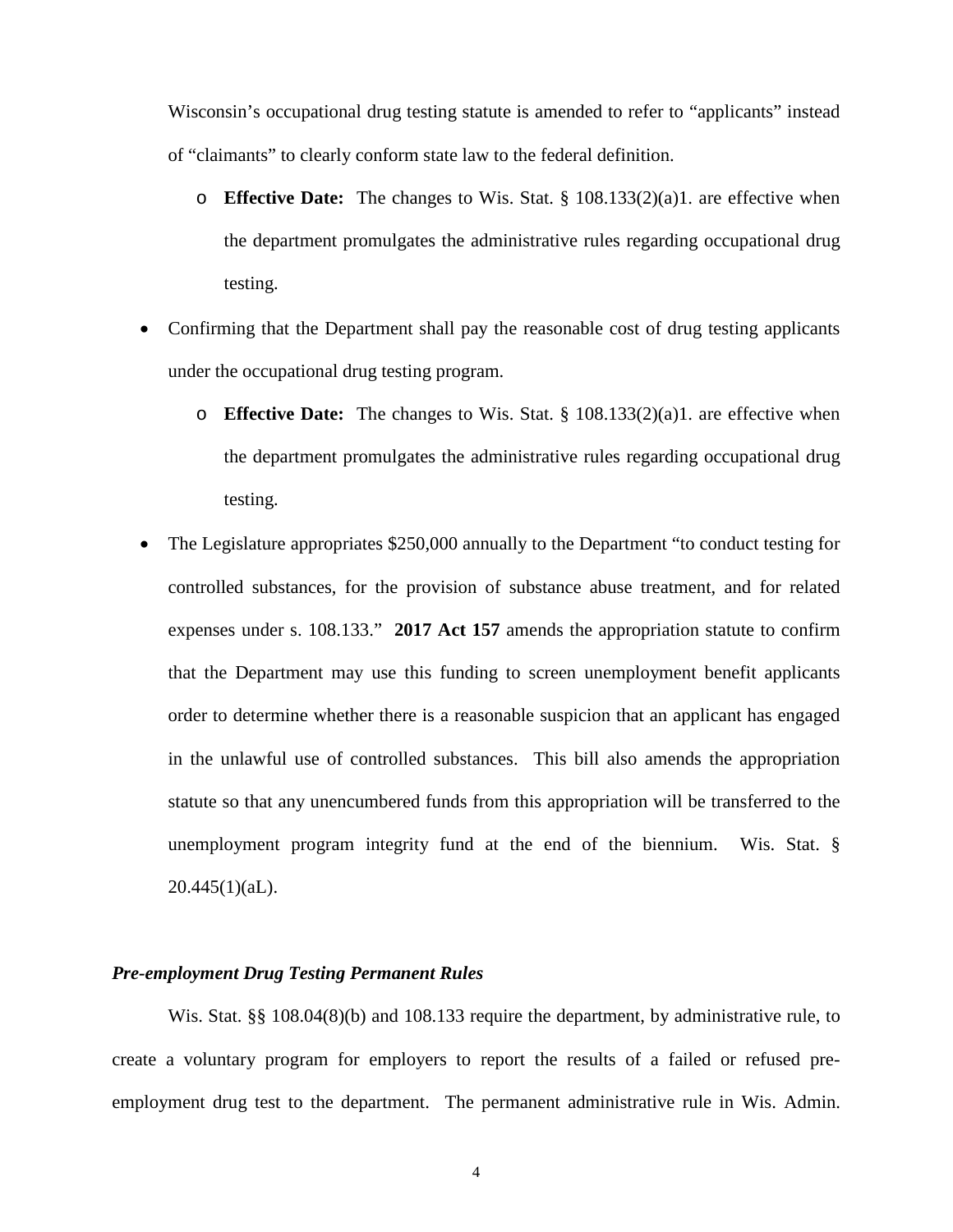Code ch. DWD 131 became **effective May 1, 2017**. A claimant's failed or refused preemployment drug test is presumed to be a failure to accept suitable work. A claimant may overcome the presumption by proving certain facts to the department. An individual who fails or refuses a pre-employment drug test is ineligible for benefits until the individual earns wages after the week in which the failure occurs equal to at least 6 times the individual's weekly benefit rate under s. 108.05 (1), Stats., in employment or other work covered by the unemployment insurance law of any state or the federal government. A claimant who fails a pre-employment drug test without evidence of a valid prescription for the drug may remain eligible for unemployment insurance benefits if the claimant enrolls in and complies with a drug treatment program and completes a job skills assessment.

# **Tax / Collections Changes**

#### *Fiscal Agent Joint and Several Liability*

Individuals who receive long-term support services in their homes through governmentfunded care programs are "domestic employers" under the unemployment insurance law. Fiscal agents directly receive and disperse government program funds on behalf of these domestic employers. The fiscal agent is responsible for reporting filing tax reports and paying unemployment taxes on behalf of the domestic employer.

Under federal law, fiscal agents are jointly and severally liable for the unemployment tax liability of the employer. **2017 Act 157** provides that Wisconsin may determine private agencies (but not government agencies) that serve as fiscal agents to be jointly and severally liable for the state unemployment tax of the employers they serve.

**Effective Date:** The creation of Wis. Stat. § 108.22(10) is effective on April 1, 2018.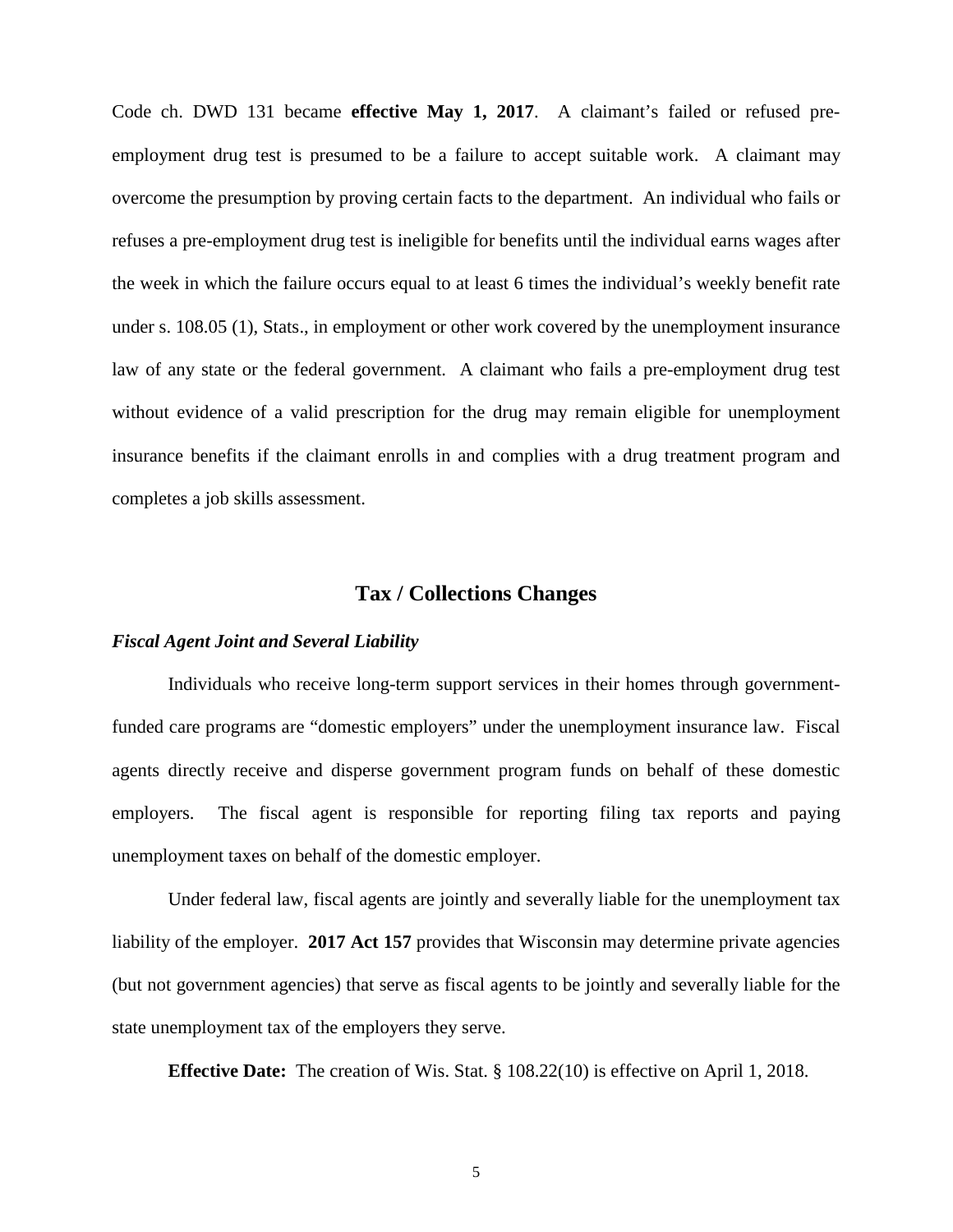#### *Personal Liability for Tax – Repeal of the Ownership Requirement*

**2017 Act 157** amends the tax personal liability statute to remove the 20% owner requirement for a finding of personal liability.

**Effective Date:** The changes to Wis. Stat. § 108.22(9) apply to **determinations** issued on or after April 1, 2018.

#### *State Tax Refund Intercept for Tax Recovery*

**2017 Act 157** permits the department to intercept state income tax refunds, lottery payments, state vendor payments, and unclaimed property of taxpayers (employers and personally liable individuals) who owe debts to the department. The department previously only intercepted such amounts for claimants who owe overpayments and penalties.

**Effective Date:** The changes to Wis. Stat. § 108.22(1t) are effective on April 1, 2018.

#### *Levy Non-compliance Penalty*

**2017 Act 157** modifies an existing penalty for third parties who refuse to comply with a department levy. The new penalty will be 50% of the amount of the debt owed and the penalty funds will be deposited into the program integrity fund.

**Effective Date:** The changes to Wis. Stat. § 108.225(4)(b) are effective on April 1, 2018.

#### *Secured Liens for Benefit Overpayments*

**2017 Act 157** creates an unrecorded lien against any person who owes the department a debt (under prior law, this provision only applied to employers). This amendment will ensure that the department has a right to collect a debt without a warrant when property is liquidated and will improve the department's position with respect to the priority of creditors.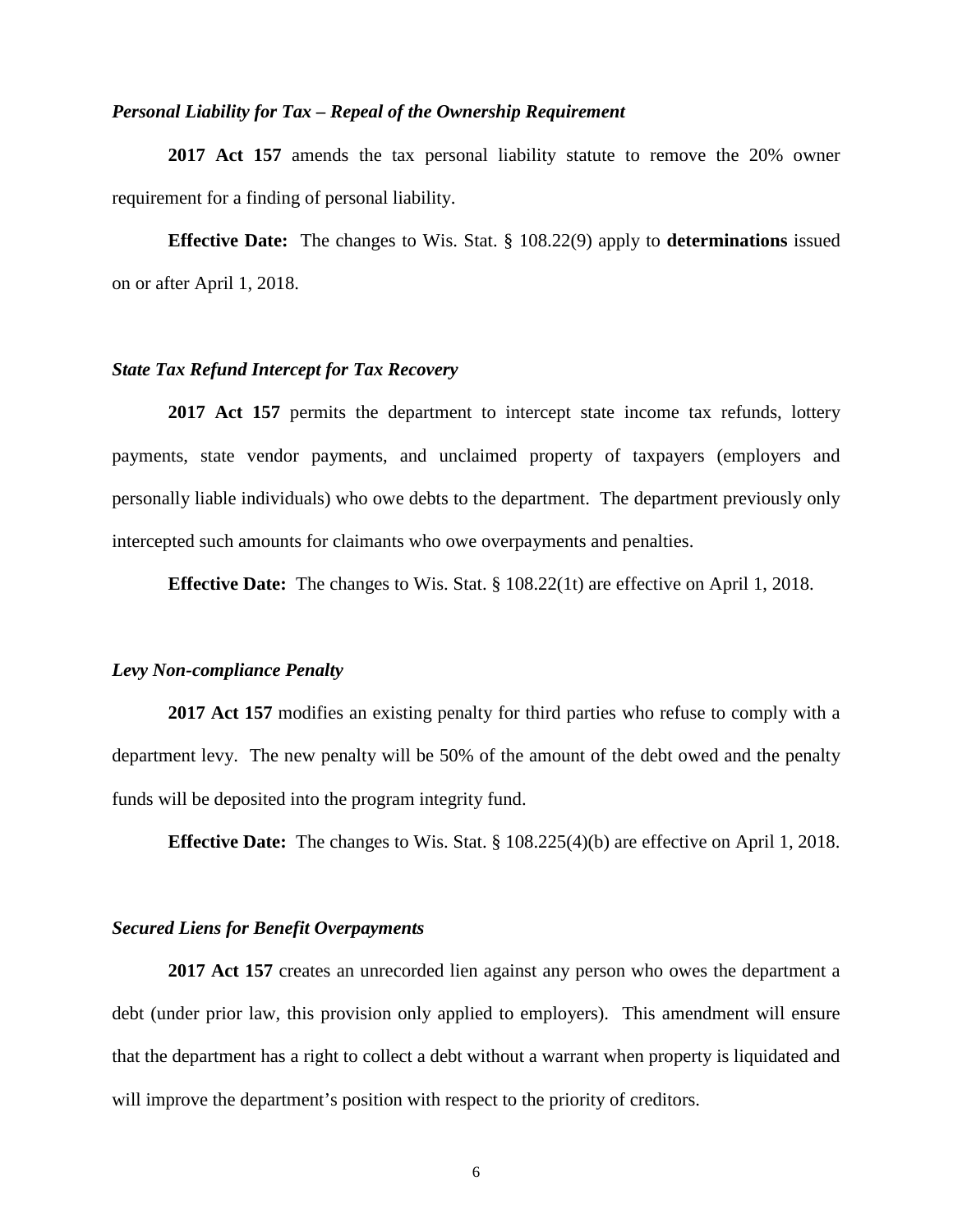**Effective Date:** The changes to Wis. Stat. § 108.22(1m) apply to amounts that are owed on or after April 1, 2018.

# *Warrant Notice Changes*

**2017 Act 157** codifies existing department practice by requiring the department to give 15 days' notice to a debtor before issuing a warrant.

**Effective Date:** Wis. Stat. § 108.22(2)(c) is **effective** on April 1, 2018.

# **Administrative Changes**

Several minor and technical changes to unemployment statutes in **2017 Act 157, effective April 1, 2018,** are:

- Congress repealed the federal Workforce Investment Act of 1998 ("WIA") and replaced it with the federal Workforce Innovation and Opportunity Act ("WIOA"). The references in Wisconsin unemployment law are updated from WIA to WIOA.
- Adding a reference to "Indian tribe" to correct a drafting error from a prior bill. Wis. Stat. § 108.04(17)(e).
- Correcting a cross-reference from the previous UIAC agreed bill, 2015 Act 334, related to suitable work. Wis. Stat.  $\S 108.04(7)$ (e).
- Clarifying the steps that appeal tribunals (ALJs) should take when parties fail to appear at administrative hearings. Wis. Stat. §§ 108.09(4)(d)2. and 108.09(4)(e)2.
- Revising various unemployment statutes to provide for optional electronic delivery of certain department determinations and notices.
- Previously, the department paid all unemployment benefits by paper checks. Currently, the department pays about 80% of benefits by direct deposit, about 20% by deposit to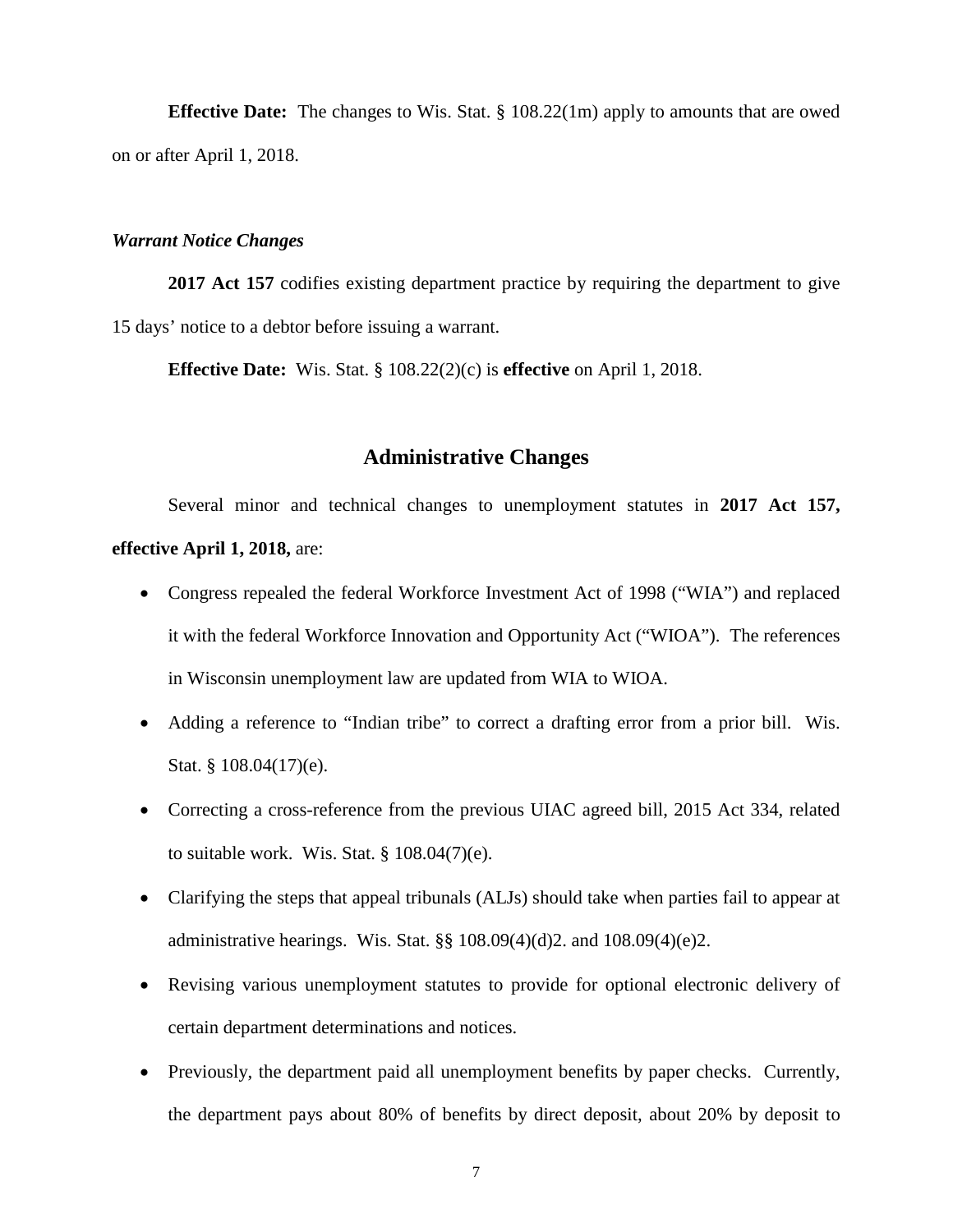debit cards and less than 1% by paper check. The statutes are updated to replace references to checks with issuance of payment. Statutes amended: Wis. Stat. §§ 108.16(2)(e) and 108.16(2)(em).

- Creating Wis. Stat. § 108.16(6)(p) to confirm that under federal law, federal FUTA credit reduction payments will be deposited into the Wisconsin unemployment insurance balancing account. The department does not currently receive these federal funds, but will deposit them into the balancing account if the funds are paid to Wisconsin in the future.
- Various changes to the work share statutes to confirm the department's interpretation of current law:
	- o Vacation, holiday, termination, and sick pay will be treated as hours for the purposes of calculating an employee's work share benefit. This is similar to current law for regular benefits. Statute amended: Wis. Stat.  $\S$  108.062(6)(a).
	- o The department shall disregard discrepancies of less than 15 minutes of work reported, which is like the disregard of \$2 of wages earned in a week for regular benefits. Statute amended: Wis. Stat. § 108.062(6)(a).
	- o The department shall treat missed work available for work share employees and claimants applying for regular benefits similarly, so that work share employees are not paid greater benefits when missing work with a work share employer. This is similar to current law for regular benefits. Statute amended: Wis. Stat. § 108.062(10).
- Amending the appropriation language for the unemployment interest payment fund (SAFI) and the unemployment program integrity fund to convert these funds from "segregated-sum sufficient" to "segregated-continuing." The purpose of these changes is